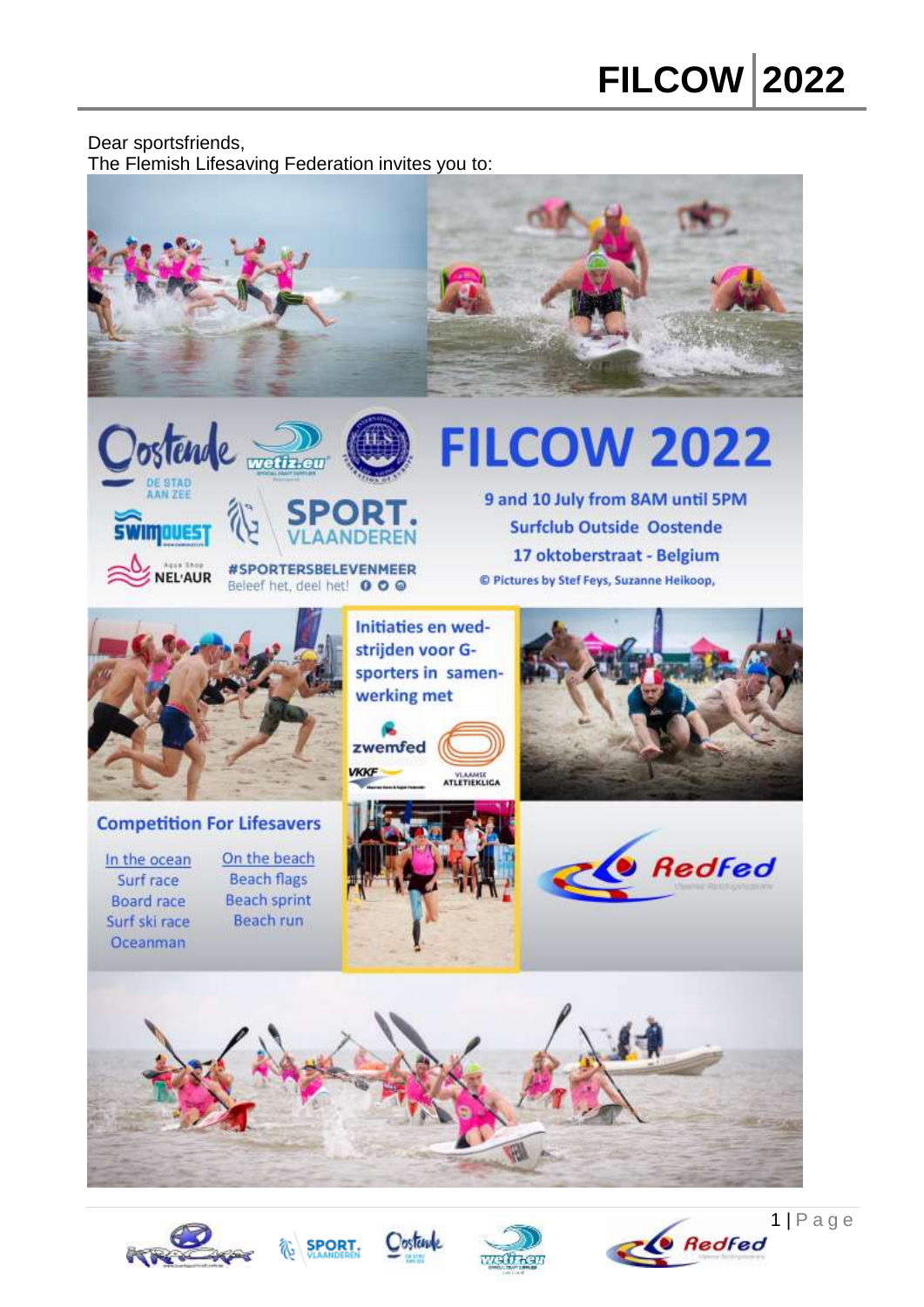# **1. INTRODUCTION**

We kindly invite you to the 19<sup>th</sup> Flanders International Lifesaving Competition Open Water (FILCOW). The Flemish lifesaving federation organises this competition together with the Surf Club of Ostend, the Lifesaving Club of Ostend.

# **2. LOCALISATION**

17 Oktoberstraat, 8400 Oostende – Belgium



# **3. COMPETITION AREAS**









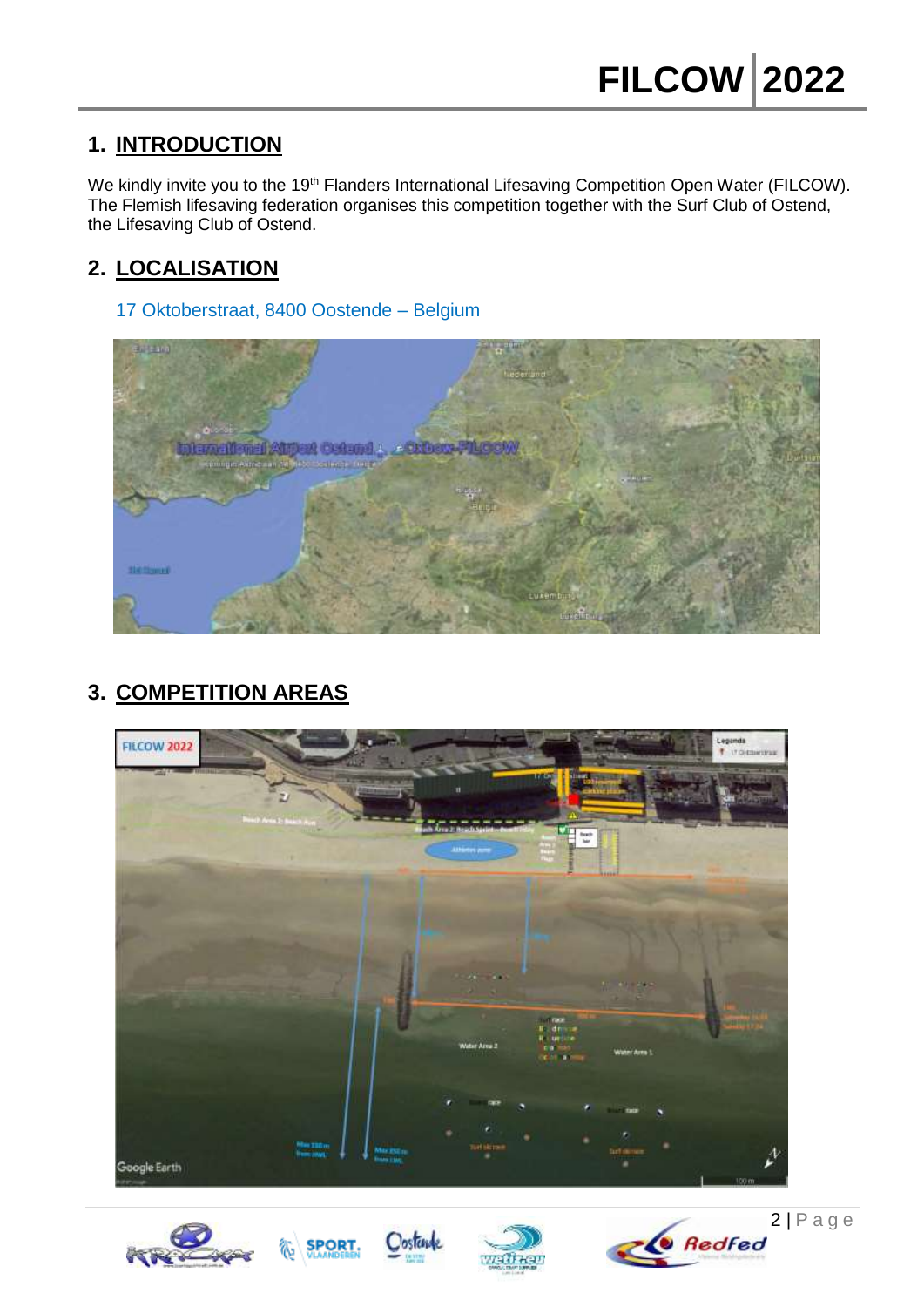# **FILCOW 2022**



## **PROGRAMME (PROVISIONAL)**

Due to a significant tidal working in Ostend of approximately 200m distance between high tide and low tide it is not possible to make a detailed programme beforehand. You will receive a detailed programme before the 26<sup>th</sup> of June when the number of participants is known. Please be sure to register your team in time.

#### **Saturday 9 th of July**

AM (first start at 8.30) Heats Board race Finals Board race Heats Beach flags Finals Beach flags Finals 1km beach run

## **Sunday 10th of July**

AM (first start at 8.30) Heats Oceanman Heats 4x90m Beach relay Heats Beach sprint men Heats Surf race Finals Beach sprint youth

#### PM

Heats Rescue board rescue Finals Rescue board rescue Heats Rescue tube rescue Finals Rescue tube rescue Finals 2km beach run Finals Surf race masters/youth

PM Finals Surf race Finals Oceanman Final Oceanman relay Heats Surf ski race men Finals 4x90m Beach relay Finals beach flag







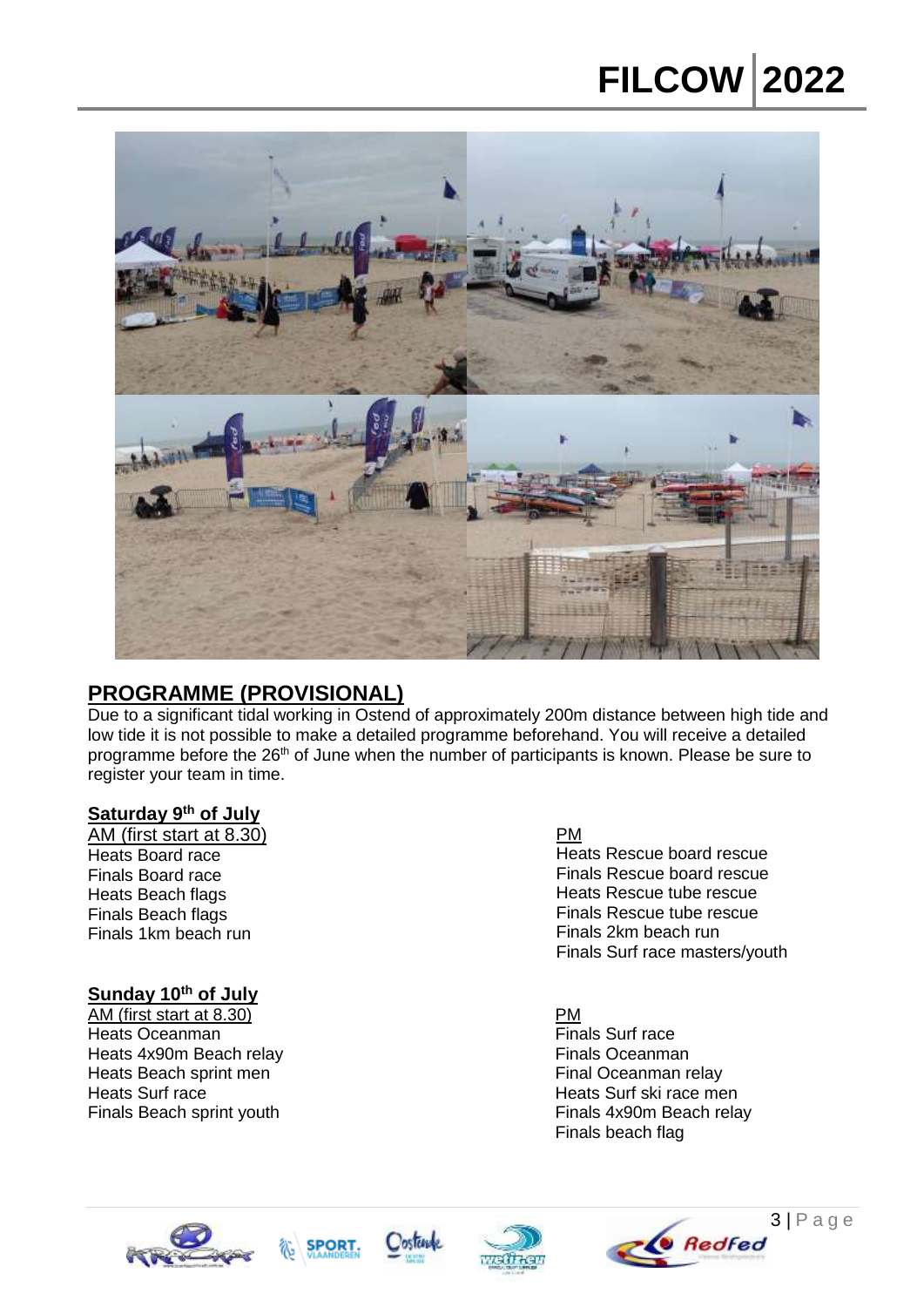# **4. COMPETITION**

## **4.1. Eligibility**

Athletes have to be born before 2012. There are three age groups in each gender:

- 2012 2008
- $2007 -$ older
- 1982 older

## **4.2. Events**

Individual events (7 events):

- Beach flags
- Beach sprint
- Beach run
- Surf race
- Board race
- Oceanman
- Surf ski race

Team events (5 events):

- Rescue tube rescue
- Board rescue
- Beach relay
- Ocean(wo)man relay
- Mixed ocean Lifesaver relay

In this competition 7 individual and 5 team events are scheduled. All events except for the Beach run and Oceanman relay are held in series and finales. There will be a ranking per event. The results will be made up per gender, per event and in different age groups.

## **4.3. Classifications**

Individual Classification

o There is a ranking per event in each gender and in three age groups.

Team Classification

- $\circ$  There will be a ranking per event and the composition of each relay can therefore differ. For the relays we only have two different age groups:
	- o Youth category (only athletes from BY 2012 2008)
	- o Open category (all ages allowed)
- o Each event will be held with series but we will only run the A-finales

# **5. REGISTRATION**

## **5.1 Terms of inscription**

- Athletes can participate in all 7 events.
- All athletes have to be member of an ILS recognised Lifesaving Club.
- In case the team consists of two genders, they will be ranked in the male category.
- One club can register maximum 2 teams within the same age category, within one event an athlete can only be member of one team.







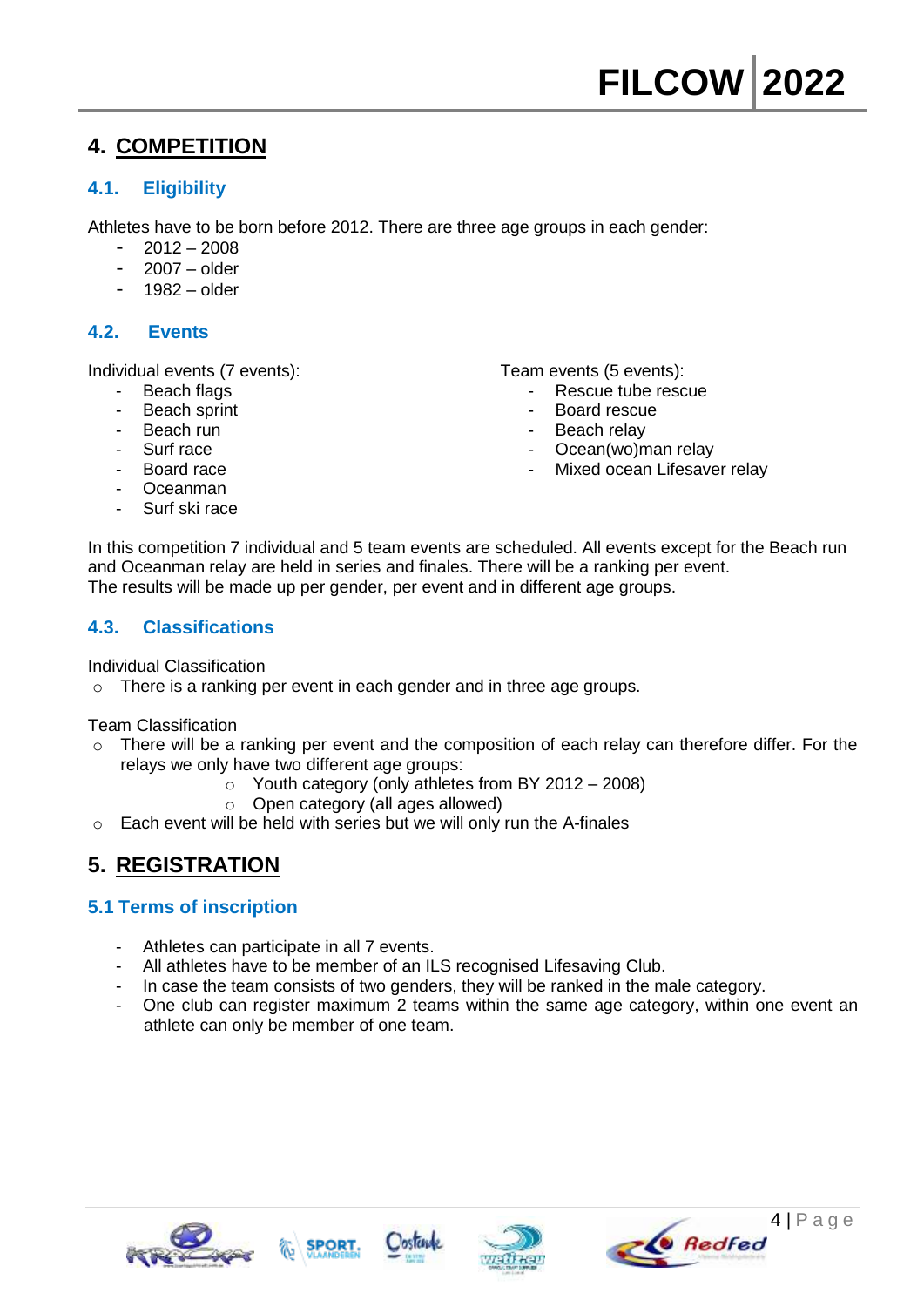#### **5.2 Registration of your team**

- **<sup>☆</sup>** The registration form (view attachment) must be send **before 18<sup>th</sup> of June 2022** to: **[whubregsen@redfed.be.](mailto:whubregsen@redfed.be) It contains the following** 
	- o Details club
	- o Details officials
	- o Details coaches
	- o Pre-order of sandwiches
	- o Parking spot
	- o Number of trailers
	- $\circ$  Estimate time of arrival

## **5.3 Registration of events**

#### **The registration of events can be done via a lenex file (attachment) or online.**

- **The lenex file** must be send **before 18 th of June 2022** to**: [whubregsen@redfed.be](mailto:whubregsen@redfed.be)**
- The online registration will be possible from the **15 <sup>h</sup> of April until 18th of June 2022 via <https://www.swimrankings.net/index.php?language=nl>** (there is a document attached to help you with your online registration)

#### **If you encounter any problems with your registration we can help you out.**

All participating clubs will receive an entry confirmation before the  $20^{th}$  of June 2022. Errors or changes, withdrawals or adjustments can be communicated until the  $24<sup>th</sup>$  of June 2022.

#### **5.4 Entry fee**

The registration fee is **6 €** per individual event and **6 €** per team event and has to be transferred before the 24<sup>th</sup> of June 2022 to:

> Vlaamse Reddingsfederatie IBAN: **BE31 0682 1966 9055**  BIC code: **GKCCBEBB** Account of RedFed with announcement: **"FILCOW 2022 + name of the club and number of participants"**.

#### **5.3 Late Registration**

Clubs that haven't paid the entry fee before the  $24<sup>th</sup>$  of June 2022, will not be taken into account for drawing up the heat lists.

Registration of events after the 24<sup>th</sup> of June will cost 15 euro per individual event and 20 euro per team event. Withdrawal of an event will not be refunded.

#### **Note!**

At each event you should marshal half an hour before the start of the first heat with the appointed referee for the Marshalling.

All heats of one event will be marshalled together.







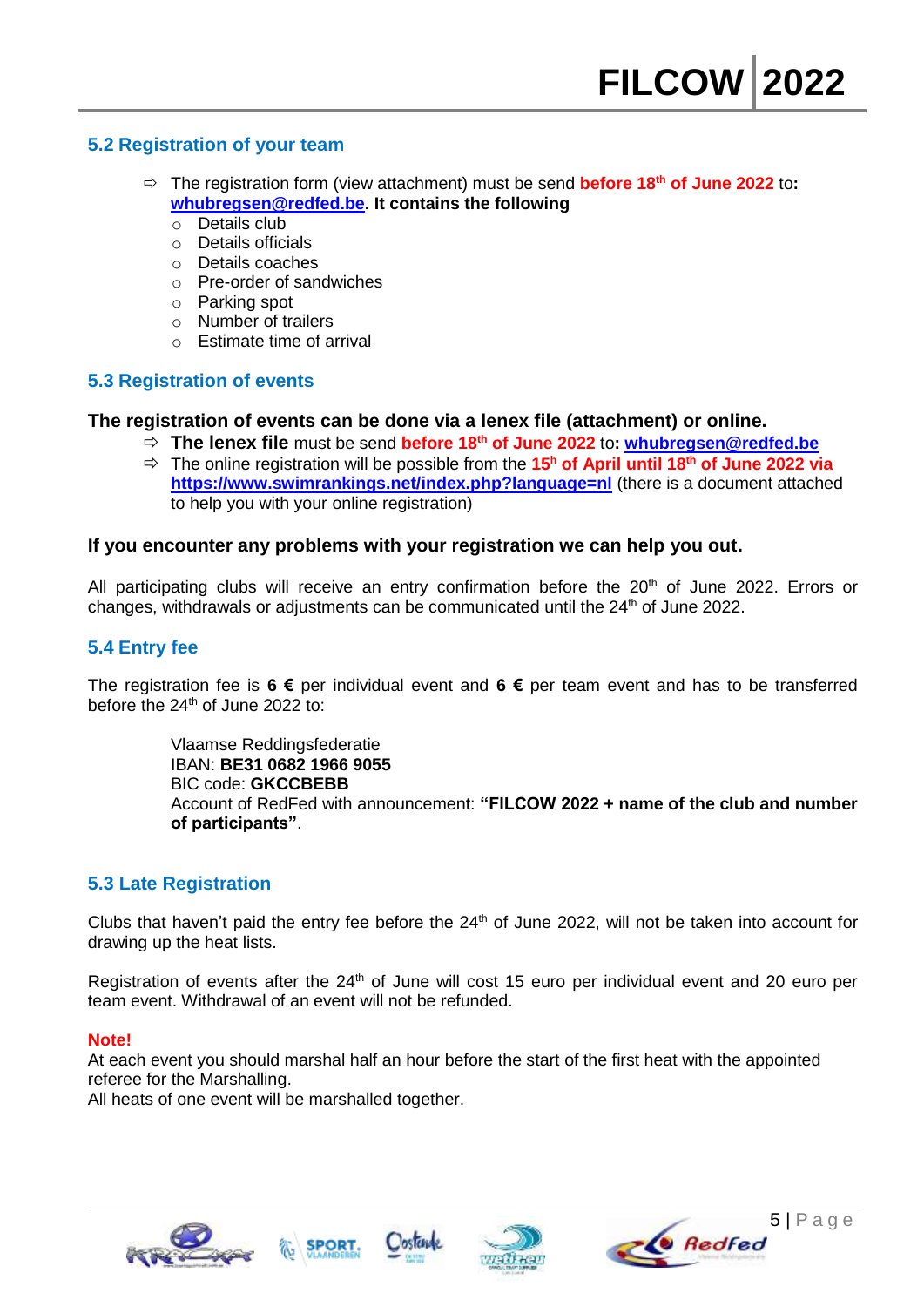## **5.4 Refunds**

- Withdrawal of an event will not be refunded.
- Disqualification from an event will not be refunded.
- cancellation of an event due to weather conditions are not refunded.
- Cancellation of the total event due to government regulations are refunded (example Covid-19,…)

# **6. RULEBOOK**

The most recent **Technical rules** of the ILS rulebook [\(www.ilsf.org\)](http://www.ilsf.org/) will be applied at all the events.

# **7. CRAFT**

RedFed will not provide an equipment pool. Your own craft must be in good state so that injury and danger is eliminated for all participants. Your craft must be according to the standards of the ILS-Rulebook.

There is a possibility to leave the craft on the beach during the weekend. There is no overnight security. Leaving your craft is at your own risk. The organising committee cannot be held responsible for damages or a loss of craft.

## **8. SECURITY PROCEDURES**

A safety handbook and ,if needed, a covid-19 protocol will be send to you after your registration.

#### **Accidents**

There is a full equipped First Aid Post for minor accidents at the Registration Office. Within a reach of 30km you can find four Hospitals:

- 1. [AZ Damiaan Campus St.-Jozef](http://www.azdamiaan.be/) Gouwelozestraat 100, 8400 Ostend.
- 2. [AZ Sint-Jan Oostende AV campus Henri Serruys](http://maps.google.be/maps/place?cid=9108106474856349378&q=ziekenhuis+oostende&hl=nl&gl=be&ved=0CFcQ-gswAQ&sa=X&ei=781xT5WBMc29OZTnhZcG) Kaïrostraat 84, 8400 Ostend.
- 3. AZ Sint-Jan Brugge Ruddershove 10, 8000 Bruges
- 4. AZ Sint-Lucas Sint-Lucaslaan 29, 8310 Bruges

#### **Hypothermia**

Wetsuits are allowed:

- Underneeth 16° C from 2007-older
- Underneeth 20° C from 2012-2008
- On command of the Chief Referee
- Wetsuits are obligated:
	- Underneeth 13° C from 2007-older
	- Underneeth 16° C from 2012-2008

There are also isothermal blankets to be found in the First Aid Post at the Registration Office.

#### **Drowning prevention**

RedFed will provide a Rescue Team in and out of the water. There will be several lifeguards in position on the beach and 3 boats at sea. An oxygen providing system and a defibrillator are positioned in the First Aid Post at the Registration Office.

For safety reasons the wearing of a high visibility lycra will be mandatory during the ocean events (not for the beach events). The visibility will be much higher.







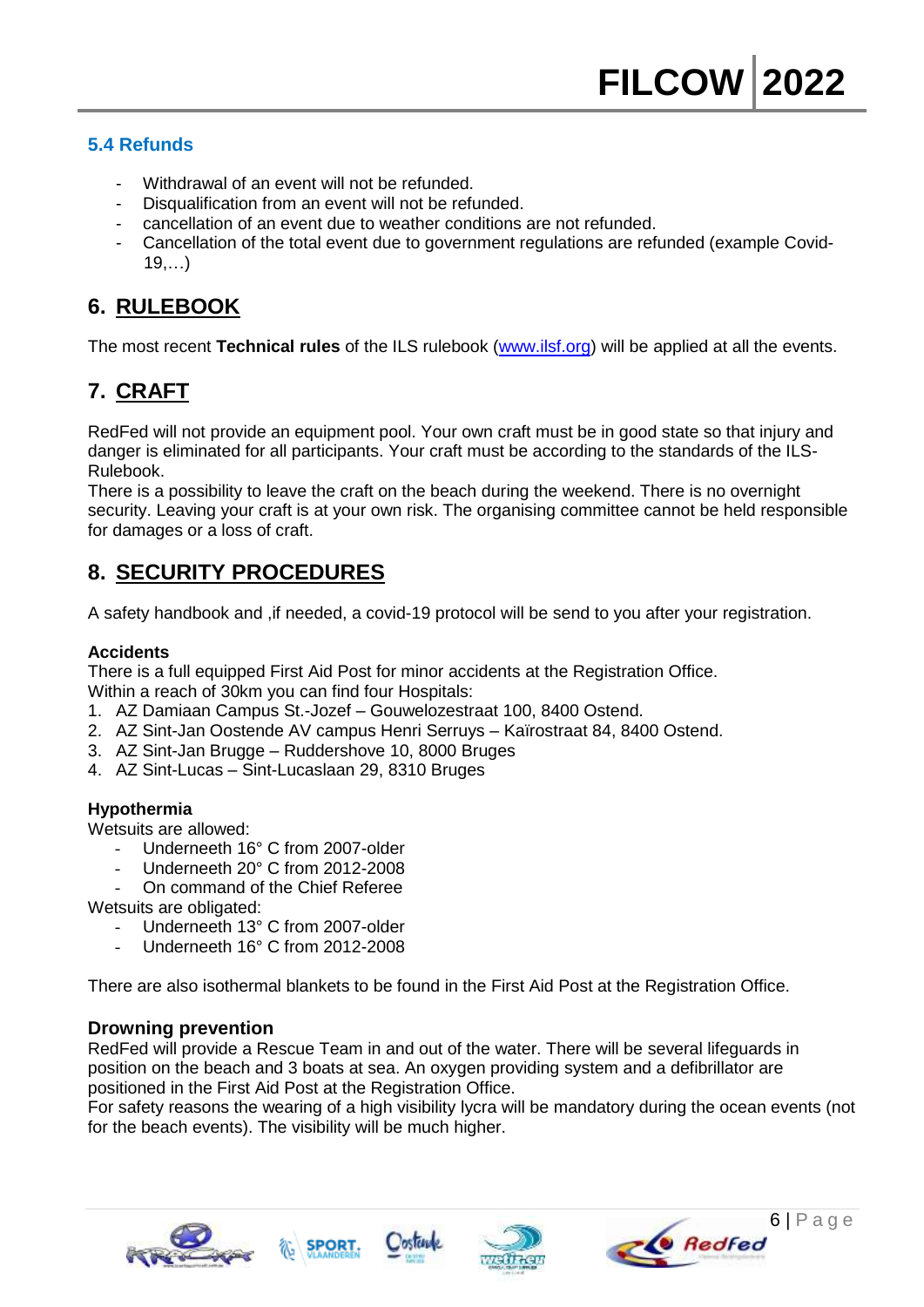## **Cancelling events**

The chief referee can, after deliberation with other judges, the organising committee and the responsible Lifeguards, decide to cancel the competition or events due to severe circumstances. The club coaches however remain responsible to judge if certain conditions are too difficult for the members of their team. We appreciate your effort to accompany your youngest or less skilled athletes with skilled athletes on a rescue board or in a surf ski.

# **9. OFFICIALS**

To ensure a good competition we ask all teams to provide the following number of officials Registration of the officials must be done on the registration form.

Belgian clubs

- 1 athlete  $= 1$  official
- $10$  athletes = 2 officials
- $20$  athletes = 3 officials

Foreign clubs

1 official per club

# **10. TRANSPORT**

## **10.1 Getting to Ostend**

- o By Airplane
	- Airport Ostend [www.ost.aero](http://www.ost.aero/)
	- Airport Brussels <http://www.brusselsairport.be/en/>
	- Airport Charleroi <http://www.charleroi-airport.com/>
- o By Train <http://www.belgianrail.be/en/Default.aspx>
	- Connection from Airport Brussels
	- Connection from Airport Charleroi
	- Connection from HST in Brussels
- o By Boat [www.cheapferrytickets.com](http://www.cheapferrytickets.com/)
	- Connection from Dover
- By Car

## **10.2 Local transport**

- o Taxi [http://www.taxibond.be](http://www.taxibond.be/)
	- Rates
		- Getting on **2.75 euro**
		- Price per kilometre (your distance) 2,3 euro<br>Price per kilometre (distance to get to you) 1.15 euro
		- Price per kilometre (distance to get to you) 1,15 euro

**SPORT** 

- Price for waiting per hour 30 euro
- Night rate 8 euro

Price from airport Ostend to Competition Area is approximately 10 euro.

- o Tram <http://www.delijn.be/dekusttram/en/index.htm>
- o Bus <http://www.delijn.be/en/index.htm>





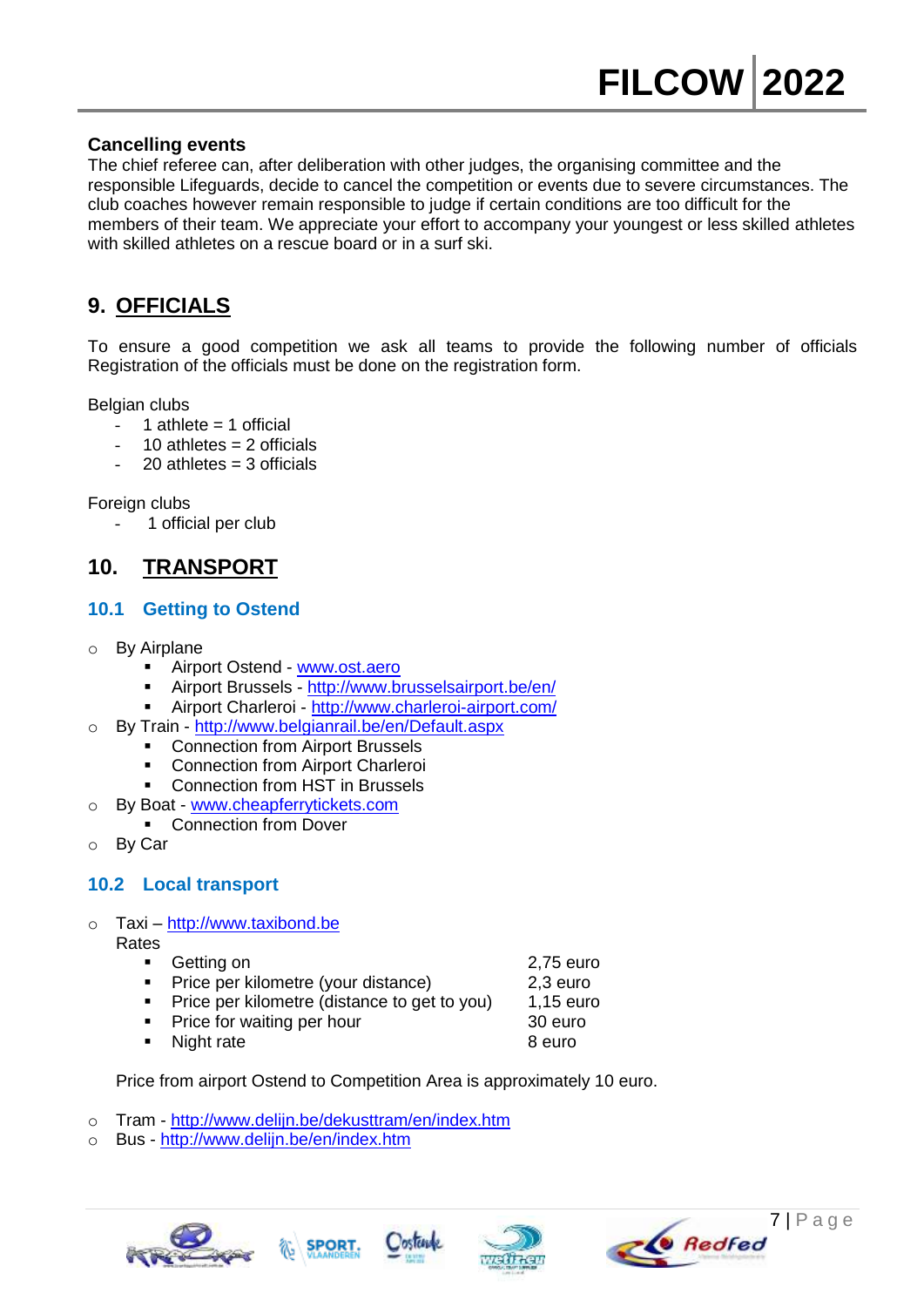## **10.3 Parking**

It is possible to drive up to the beach to unload your trailer. You can leave your trailer on the beach in a fenced area. There is no security overnight however.

Your car can be parked on several spots in the area.

- We will have a limited number of free parking spots in front of the competition area. For this you need to register the cars on the registration form.
- Along the street (you will have to take a ticket  $= 3$  euro/4 hours)
- At the cinema Kinepolis opposite the competition Area.
- **Free parking:** 
	- Randparking Maria-Hendrikapark at Mercatorlaan Ostend 2km distance
	- Maybe free parking at Troonstraat across the Henegouwenstraat 0,7km distance (more info at Registration Office)

## **11. LODGING**

Teams have to organise their own board and lodging. We will however be glad to help you with your accommodation if you encounter any problems.

The organisation can recommend the following accommodation:

#### **1) Aparthotel "Zon en Zee"**

- Address: Vakantiestraat 1, 8434 Westende
	- Distance: Approximately 13km from competition area
		- Nice but simple apartments for 2-6 people with kitchen
- Website: [www.zonenzee.be](http://www.zonenzee.be/)
- Email: [vakanties@zeester.com](mailto:vakanties@zeester.com)
- Telephone: +3258230855

#### **2) Holiday Residence "De Zeekameel"**

- Address: Lombardsijdelaan 235, 8434 Lombardsijde-Westende
- Distance: Approximately 14km from competition area
	- Nice but simple rooms for 2-6 people
- Website: [www.dezeekameel.be](http://www.dezeekameel.be/)
- Email: [info@dezeekameel.be](mailto:info@dezeekameel.be)
- Telephone: +3258241319

#### **3) Campingsite "Mijn Plezier"**

- Address: Duinenweg 489, 8430 Middelkerke
- Distance: Approximately 10km from competition area
- Website: [www.mijnplezier.be](http://www.mijnplezier.be/)
- Email: [park@mijnplezier.be](mailto:park@mijnplezier.be)
- Telephone: +3259303020

#### **4) Vayamundo**

- Address: Zeedijk 290-330, 8400 Oostende
- Distance: Approximately 2km from competition area
- Website: www.vayamundo.be
- Email: [contactcenter@vayamundo.be](mailto:contactcenter@vayamundo.be)
- Telephone: +3278156100
- **5) Other accommodation can be found on the World Wide Web.**